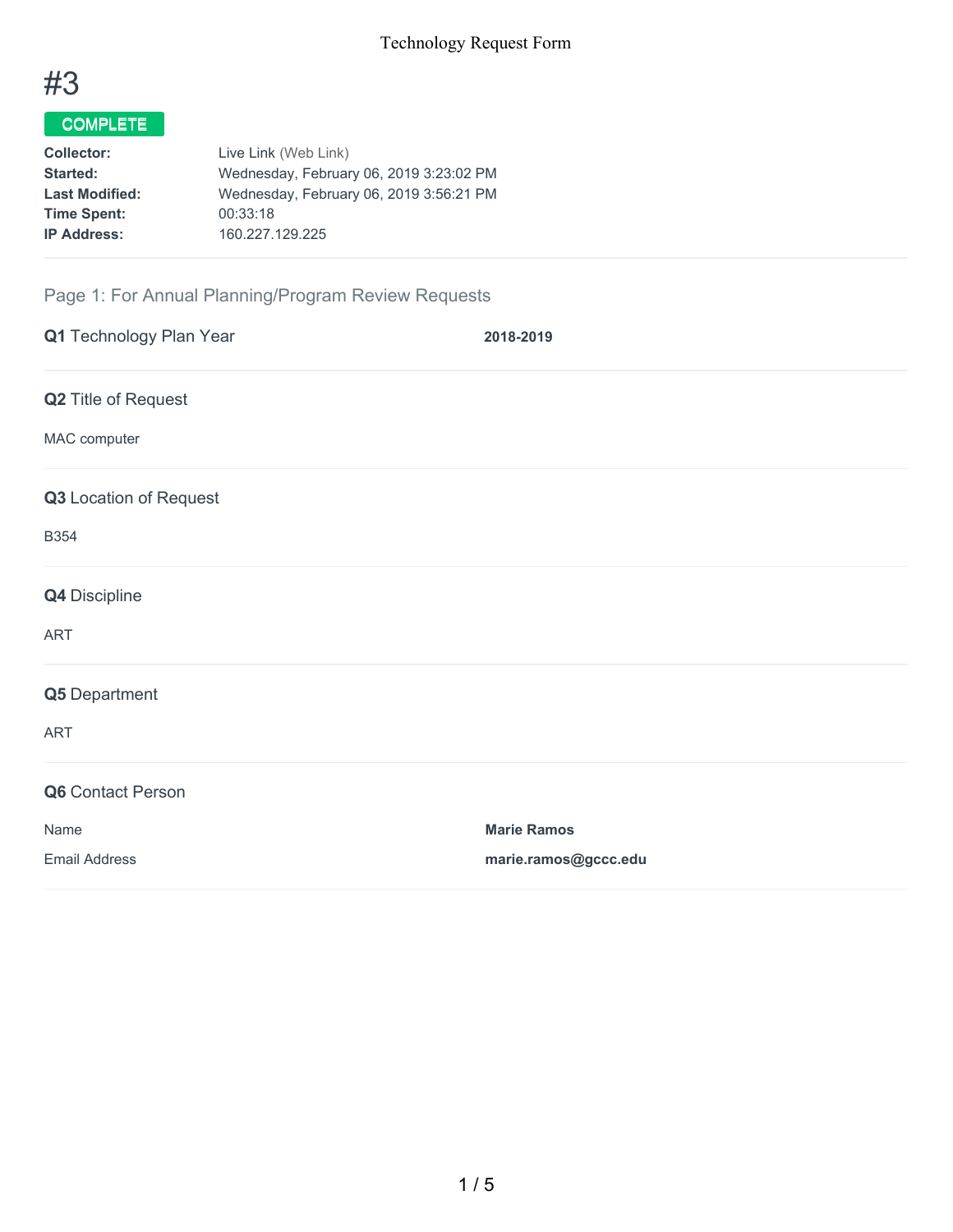### Technology Request Form

**Q7** DescriptionPlease provide a brief description of the technology/software or technology project and its core goal(s).

7 inch iMac with Retina 5K display. 3.2 GHzquad core intel core 15, turbo boost; 8GB 1867 MHZ DDR3 SDRAM 2-4GB 1T8B serial ATA Drive @7200 rpm, AMD Radeon R9 M380 with 2GB video memory, magic mouse 2, magic keyboard, accessory kit, Software: pages, numbers, keynote photo, iMovie, garage band OSX

Due to the nature of the Arts dept., creating colorful, clear images for marketing, signage, documentation of artwork for the web, and creating pre-art for posters, a new, updated iMAC is needed to keep current with the demands of the department while serving students and community at large.

The new iMAC computer will help support several areas of the Art dept (and Graphic Design). There are a few examples how the iMAC is used: 1) posters that are generated for every art show, 2) Documentation of student art for the department and faculty records, 3) the Art dept. web page, 4) signage in the hallways explaining the art processes and identifying art, 5) producing student and faculty awards, 6) general office and word processing.

i MAC is a valuable tool to link the practical skills to learning. With over 489 students enrolled in art classes and over 1,000 students campus wide, poster art (created with the help of the iMAC) maximizes the dept. exposure.

In keeping with the treads for colorful and detailed art, the iMAC is the best computer to generate fine quality art for instruction and marketing.

#### Page 2: Proposal Justification

**Q8** Please explain how the technology or enhancement supports the strategic plan. Include information on how students will be impacted and/or employees or the college or district overall. Consider whether this would this be a district-wide implementation.Which Strategic Plan priority (or priorities) are supported by this request? To access the Strategic Plan, please click here.

### **Student Validation and Engagement**

Other (please specify):

also providing marketing materials to students, such as a Guided Pathways and Meta Major flow sheet to help students understand how to complete their degree and or transfer

**,**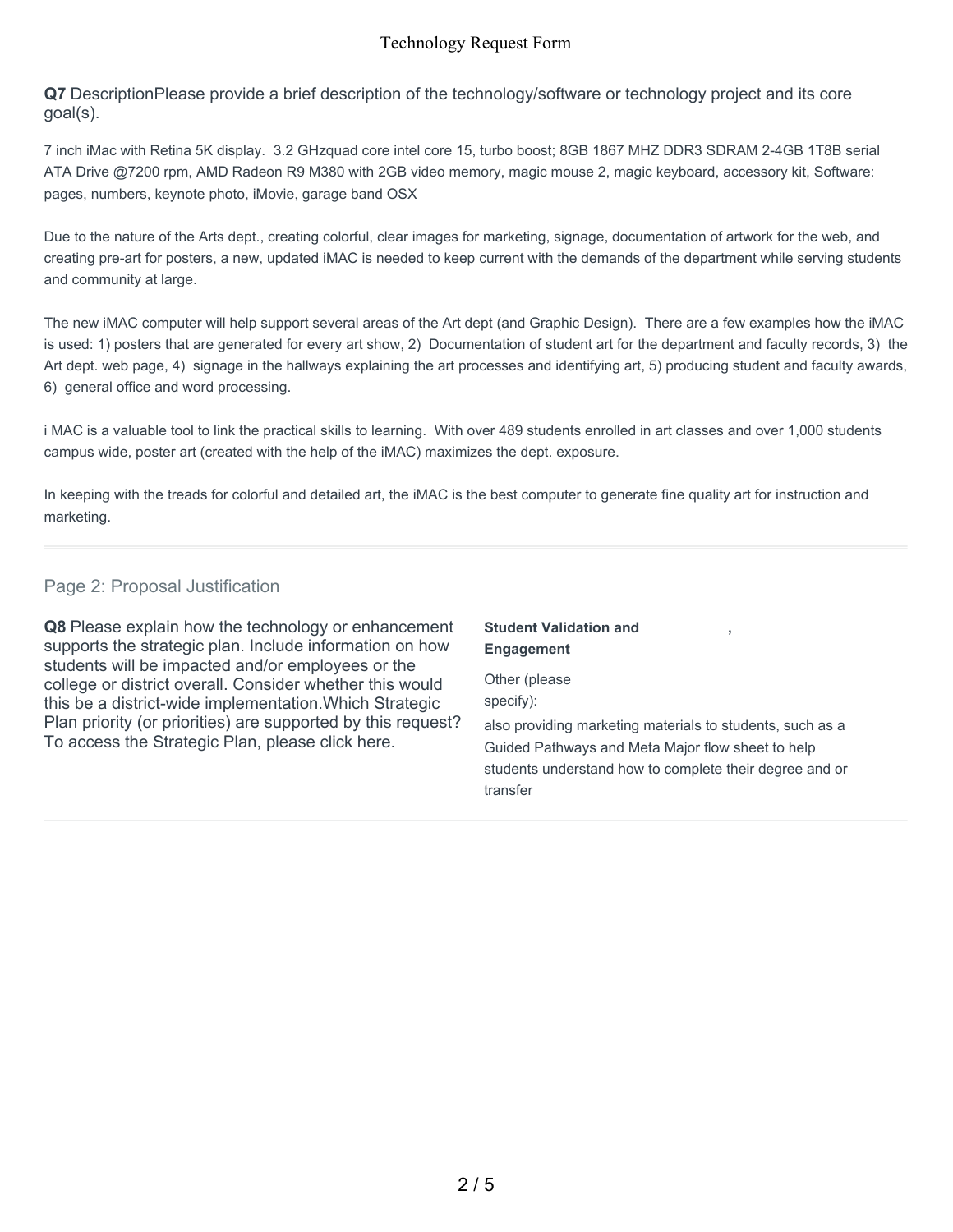## Technology Request Form

#### **Q9** How does the request support the above priorities?

This computer request addresses Cuyamaca College strategic plan.

1. Communication and expression: Art can be personal and professional expressions. When disseminating news about the department having a computer to create posters and/or input art on the web will help engage others and create avenues as directed by Guided Pathways.

2. Information Literacy: Art communicates. Art is one way to express thoughts and ideas in a safe manner to all within the district, college and the department. For example, to increase enrollment or note changes to a degree or inform students about class offerings, the computer is the only way to get out information in a readable fashion and in a timely manner.

3. Physical/Mental Wellness and Personal Responsibility: Art heals. Advertising opportunities within the department or otherwise is best expressed via the computer posts about special opportunities to create art or participate in special events. Notices are posted for all students to participate in activities (Art club) that can directly benefit wellness.

4. Civic capacity for global, cultural, social, and environmental justice: Art is active. Art speaks many languages without the written word. Images and colors have the capacity to engage all in understanding global and social issues. The computer, once again, helps process information in a colorful way.

**Q10** Who would this impact? Please select all that apply. **Students,**

**Employees,**

**College,**

**District**

**Q11** How would this impact the above group(s)?

Information that is presented in a professional manner benefits all, must importantly our students. Having readable, clear and updated information specifically created by someone who understands the needs of the students, this MAC computer fits the bill.

**Q12** Does the technology support a state-wide initiative or is it a legal mandate or in support of a legal mandate? **No**

**Q13** If yes, please explain how the technology supports a state-wide initiative or is it a legal mandate or in support of a legal mandate?

N/A

**Q14** Please be aware that projects, once approved, are typically scheduled 6 months to a year in advance. Consider the consequences if the technology/software is not implemented, upgraded or renewed.What are the consequences if the technology/software is not implemented/upgraded, or renewed? Examples: Security concerns, loss of FTES, mandates, accreditation, etc.

Without visuals, there is a lost of student interest and/or a lack of understanding about the arts and degrees that students can pursue. The MAC computer afforts the Art department professional quality marketing materials. Also, the major art shows rely on presentation and identification of art that the MAC supports. We are a visual department and, as such, visuals - brochures, handouts, labeling, and other eye catching materials are important to maintain the professionalism that the Art department is known for.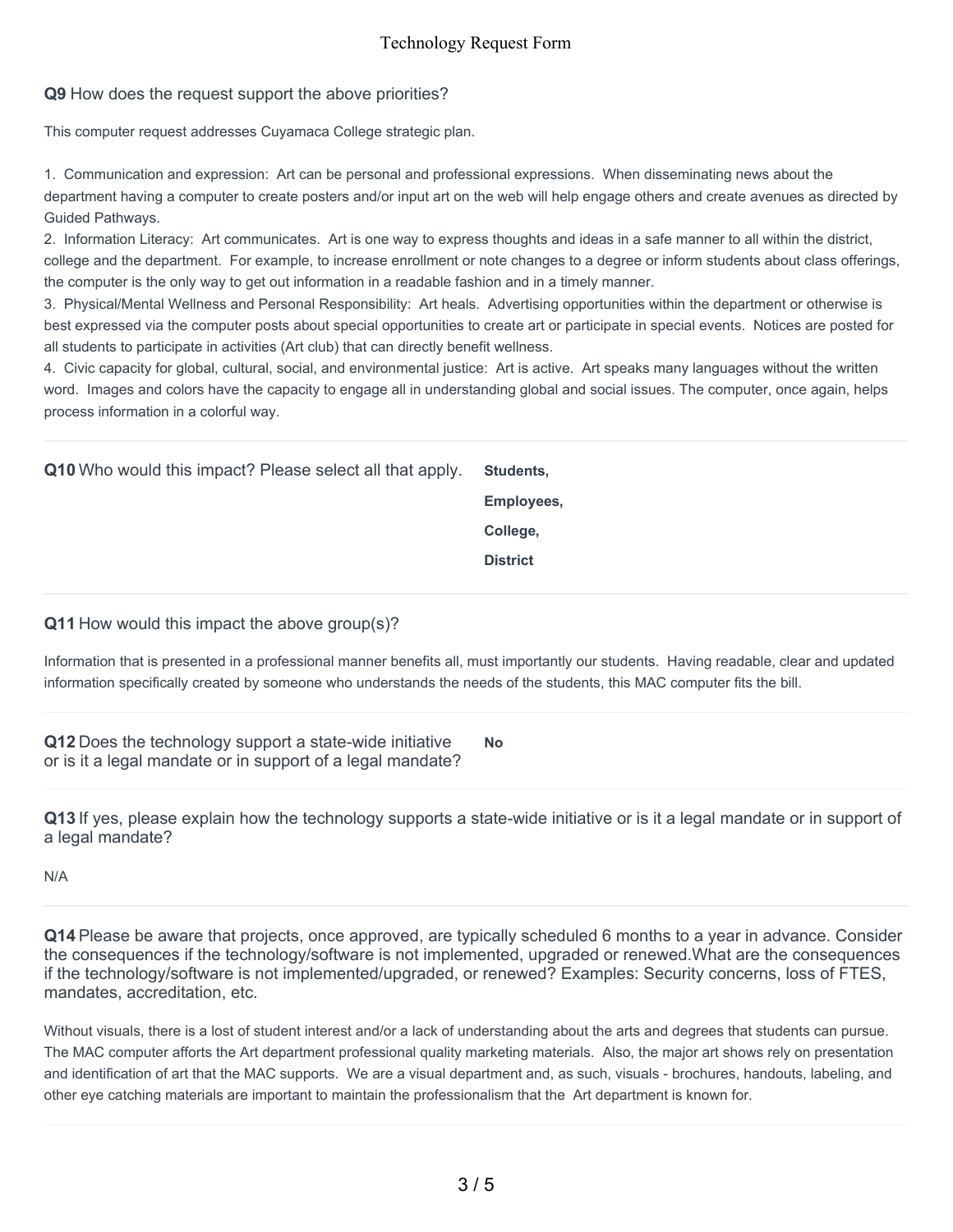#### Technology Request Form

**Q15** What is the number of students impacted per semester if the technology/software is not implemented, upgraded or renewed?

800

**Q16** What is your preferred time for implementation?

Fall 2019

**Q17** Tell us how the data you have supports the implementation of the technology. This can be qualitative or quantitative in the form of surveys, observations, SLO or other assessment data, institutional research data or other reports and data.

Art data indicates growth with fill rates over 80% per term. With two major art shows are year, how we communicate is through visual art!. Therefore, the MAC computer is a valuable tool to continue offering the best. The MAC helps build the Art program via art of the walls with descriptions, labeling and posters that represent the best of the arts offered. Over 300+ visitors attend our art shows. This means more exposure for the Art dept/program and also for the college as a whole.

| Q18 Please attach any supporting data/documentation<br>using the "Upload" button below. | Respondent skipped this question |
|-----------------------------------------------------------------------------------------|----------------------------------|
| Page 3: COST ANALYSIS                                                                   |                                  |
| Q19 Is the request for hardware or software?                                            | Respondent skipped this question |
| Q20 Is the request for new or an upgrade to existing<br>technology?                     | New (new to the<br>campus)       |

**Q21** Estimated or known total initial cost of request: This includes hardware and software maintenance, licences, taxes, fees, shipping, storage, etc.

\$2,000

**Q22** Funding Source: Whatever is available!! Other (please specify): **Q23** Please attach quote using the "Upload" button below. **Respondent skipped this question**

**Q24** Evaluationi. How do you plan to evaluate the technology after implementation?

Evaluation is able to produce visuals as marketing materials for students and the college.